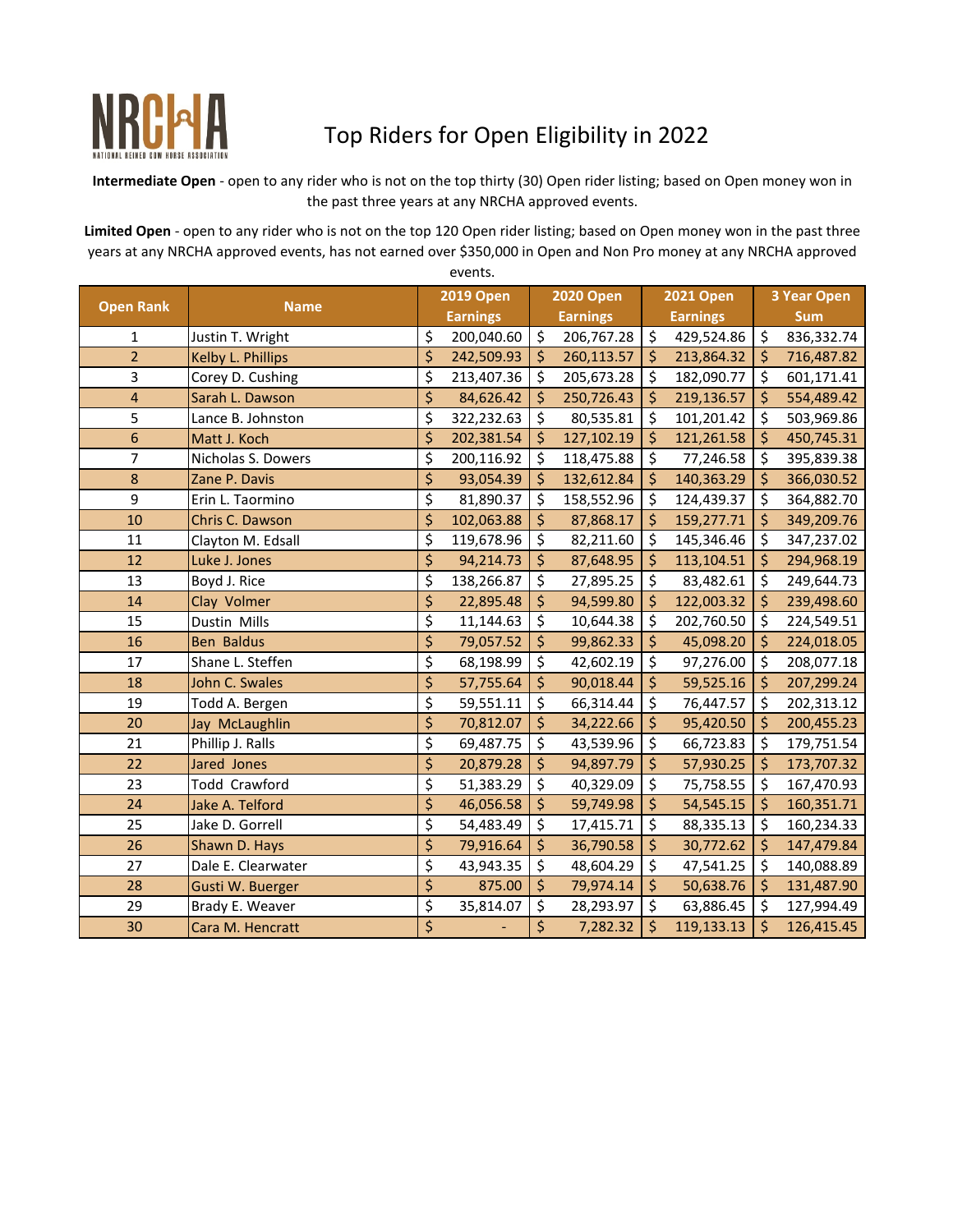|                  |                           | <b>2019 Open</b> |                 | <b>2020 Open</b>         |                 | <b>2021 Open</b> |                 | <b>3 Year Open</b> |            |
|------------------|---------------------------|------------------|-----------------|--------------------------|-----------------|------------------|-----------------|--------------------|------------|
| <b>Open Rank</b> | <b>Name</b>               |                  | <b>Earnings</b> |                          | <b>Earnings</b> |                  | <b>Earnings</b> |                    | <b>Sum</b> |
| 31               | Shadd Parkinson           | \$               | 29,464.24       | $\overline{\mathcal{S}}$ | 42,237.06       | \$               | 38,964.03       | \$                 | 110,665.33 |
| 32               | Russell A. Probert        | \$               | 27,968.82       | \$                       | 11,266.17       | $\zeta$          | 68,987.29       | \$                 | 108,222.28 |
| 33               | Tucker J. Robinson        | \$               | 57,010.97       | \$                       | 22,776.23       | \$               | 20,818.94       | \$                 | 100,606.14 |
| 34               | Ron Ralls                 | \$               | 16,424.82       | \$                       | 42,228.75       | \$               | 40,508.10       | \$                 | 99,161.67  |
| 35               | Cayley R. Wilson          | \$               | 45,189.34       | \$                       | 36,540.71       | \$               | 15,823.47       | \$                 | 97,553.52  |
| 36               | Robert J. Smith III       | \$               | 54,645.50       | \$                       | 29,401.61       | \$               | 13,439.93       | \$                 | 97,487.04  |
| 37               | Ryan P. Gallentine        | \$               | 27,435.31       | \$                       | 11,043.52       | \$               | 56,907.92       | \$                 | 95,386.75  |
| 38               | <b>Trevor D. Carter</b>   | \$               | 19,465.71       | \$                       | 70,795.90       | \$               | 4,850.00        | \$                 | 95,111.61  |
| 39               | Kyle Trahern              | \$               | 64,817.40       | \$                       | 15,480.20       | \$               | 13,846.50       | \$                 | 94,144.10  |
| 40               | Doug Williamson           | \$               | 39,202.40       | \$                       | 23,428.88       | \$               | 24,477.53       | \$                 | 87,108.81  |
| 41               | <b>Brandon C. Buttars</b> | \$               | 23,587.21       | \$                       | 33,821.38       | \$               | 28,972.05       | \$                 | 86,380.64  |
| 42               | Giovanni Campanaro        | \$               | 11,089.33       | \$                       | 23,134.81       | \$               | 50,393.16       | \$                 | 84,617.30  |
| 43               | Jordan W. Williams        | \$               | 31,938.23       | $\varsigma$              | 25,981.04       | \$               | 23,663.07       | \$                 | 81,582.34  |
| 44               | Robert Chown              | \$               | 26,058.65       | \$                       | 24,321.56       | \$               | 23,393.70       | \$                 | 73,773.91  |
| 45               | Clifton J. Shopbell       | \$               | 15,851.86       | \$                       | 48,966.45       | \$               | 6,838.57        | \$                 | 71,656.88  |
| 46               | Jim W. Spence             | \$               | 25,701.30       | \$                       | 16,808.87       | \$               | 28,886.88       | $\frac{1}{2}$      | 71,397.05  |
| 47               | Travis J. Young           | \$               | 28,905.02       | \$                       | 18,918.48       | \$               | 22,738.07       | \$                 | 70,561.57  |
| 48               | Abigayle A. Mixon         | \$               | 12,694.98       | $\overline{\xi}$         | 5,832.73        | \$               | 51,323.16       | \$                 | 69,850.87  |
| 49               | Todd D. Fitch             | \$               | 2,583.75        | \$                       | 52,852.43       | \$               | 10,663.31       | \$                 | 66,099.49  |
| 50               | Geoffrey T. Sheehan       | \$               | 41,754.33       | \$                       | 22,171.53       | \$               | 349.84          | \$                 | 64,275.70  |
| 51               | B. J. Avila               | \$               | 465.00          | \$                       | 3,987.45        | \$               | 55,240.76       | \$                 | 59,693.21  |
| 52               | Jesus M. Roman            | \$               | 13,102.75       | \$                       | 34,493.91       | \$               | 11,286.92       | \$                 | 58,883.58  |
| 53               | Wade Meador               | \$               | 6,748.13        | \$                       | 33,045.29       | \$               | 18,108.69       | \$                 | 57,902.11  |
| 54               | Trent S. Pedersen         | \$               | 9,436.75        | \$                       | 15,069.03       | \$               | 33,070.02       | \$                 | 57,575.80  |
| 55               | Chad T. Blaisdell         | \$               | 24,206.17       | \$                       | 18,909.30       | \$               | 13,643.50       | \$                 | 56,758.97  |
| 56               | Keith P. Vogel            | \$               | 25,001.09       | \$                       | 15,428.64       | \$               | 15,844.16       | \$                 | 56,273.89  |
| 57               | Justin E. Lawrence        | \$               | 22,081.27       | \$                       | 15,773.93       | \$               | 18,373.41       | \$                 | 56,228.61  |
| 58               | Ashley M. Deacon          | \$               | 27,302.20       | \$                       | 7,887.98        | \$               | 20,884.00       | \$                 | 56,074.18  |
| 59               | Veronica M. Swales        | \$               | 14,035.28       | \$                       | 2,793.50        | \$               | 37,847.76       | \$                 | 54,676.54  |
| 60               | <b>Tyson Ray Benson</b>   | \$               | 2,283.65        | \$                       | 19,963.84       | \$               | 31,483.17       | \$                 | 53,730.66  |
| 61               | EJ Laubscher              | \$               | 13,209.24       | \$                       | 26,087.82       | \$               | 13,247.20       | \$                 | 52,544.26  |
| 62               | <b>Clint C. Swales</b>    | \$               | 5,451.50        | \$                       | 21,007.66       | \$               | 25,610.91       | \$                 | 52,070.07  |
| 63               | Jeremy Meador             | \$               | 20,939.72 \$    |                          | 18,718.46       | \$               | 11,693.45       | \$                 | 51,351.63  |
| 64               | Nicolas Barthelemy        | \$               | 38,678.04       | $\zeta$                  | 7,409.30        | $\zeta$          | 4,387.95        | \$                 | 50,475.29  |
| 65               | Lee C. Deacon             | \$               | 4,646.62        | \$                       | 13,906.15       | \$               | 31,428.59       | \$                 | 49,981.36  |
| 66               | Wyatt J. Fisher           | \$               | 25,328.96       | \$                       | 4,392.76        | \$               | 20,172.92       | \$                 | 49,894.64  |
| 67               | Randy J. Paul             | \$               | 8,849.00        | \$                       | 22,405.23       | \$               | 18,210.00       | \$                 | 49,464.23  |
| 68               | Seth Abrahamson           | \$               | 23,638.22       | \$                       | 18,527.39       | $\zeta$          | 7,100.96        | \$                 | 49,266.57  |
| 69               | Lance R. Scheffel         | \$               | 17,239.35       | \$                       | 13,232.55       | \$               | 18,451.76       | \$                 | 48,923.66  |
| 70               | Matt W. Frederick         | \$               | 8,615.52        | \$                       | 4,855.85        | $\zeta$          | 34,781.02       | \$                 | 48,252.39  |
| 71               | Brad L. Lund              | \$               | 39,145.78       | \$                       | 2,866.13        | \$               | 9,899.75        | \$                 | 51,911.66  |
| 72               | Lyn Anderson              | \$               | 21,002.47       | \$                       | 23,305.77       | $\zeta$          | 2,670.00        | \$                 | 46,978.24  |
| 73               | Luke J. Hammerness        | \$               | 8,930.97        | \$                       | 14,737.08       | \$               | 23,266.35       | \$                 | 46,934.40  |
| 74               | Sarah Lyn Kennedy         | \$               | 28,800.23       | $\zeta$                  | 4,662.50        | $\frac{1}{2}$    | 12,291.71       | $\zeta$            | 45,754.44  |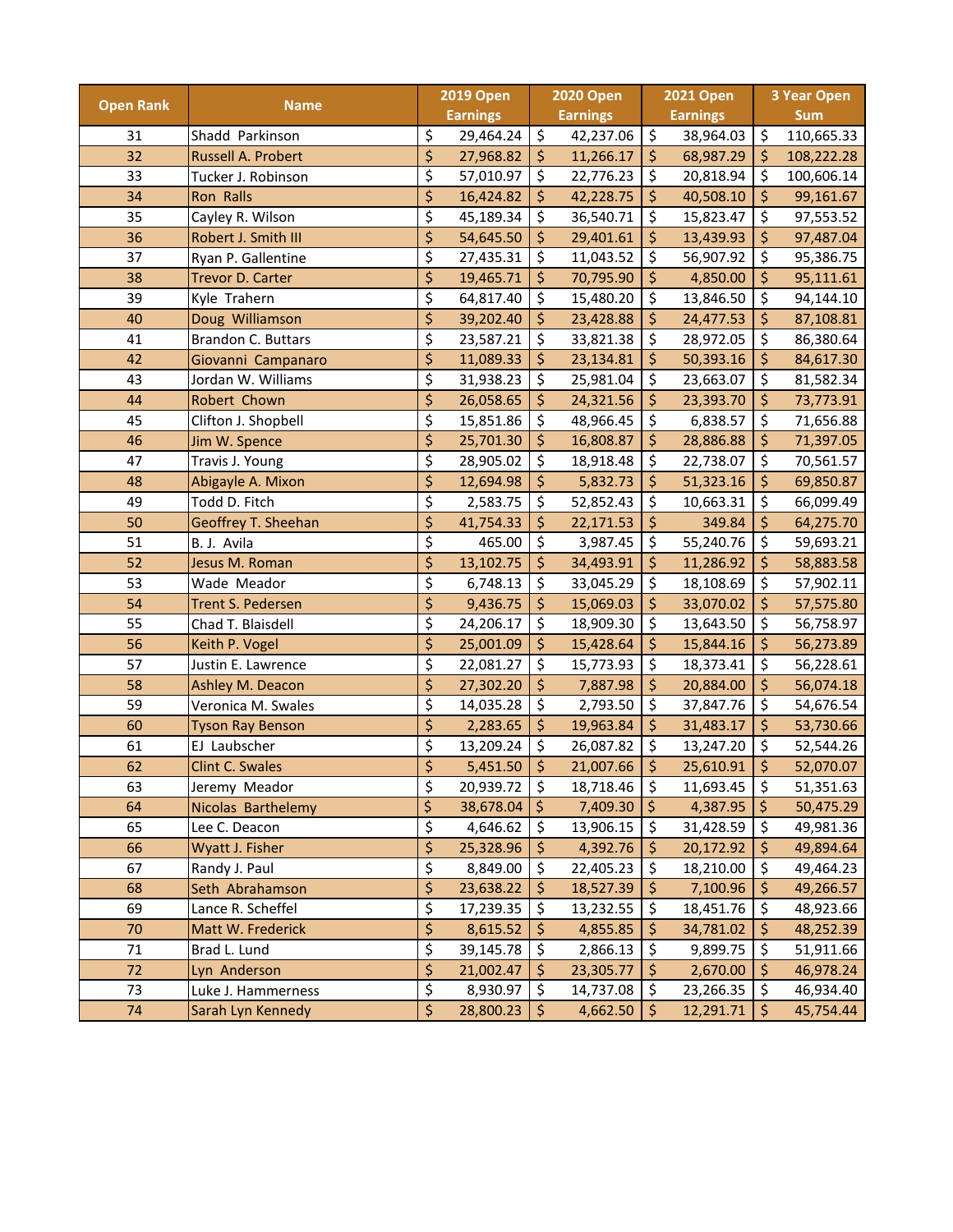| <b>Open Rank</b> |                             | <b>2019 Open</b>         |                 | <b>2020 Open</b>         |                 |                                | <b>2021 Open</b> | <b>3 Year Open</b> |            |  |
|------------------|-----------------------------|--------------------------|-----------------|--------------------------|-----------------|--------------------------------|------------------|--------------------|------------|--|
|                  | <b>Name</b>                 |                          | <b>Earnings</b> |                          | <b>Earnings</b> |                                | <b>Earnings</b>  |                    | <b>Sum</b> |  |
| 75               | Kyle L. Noyce               | \$                       |                 | \$                       | 18,307.11       | $\overline{\mathcal{S}}$       | 26,349.69        | \$                 | 44,656.80  |  |
| 76               | <b>Rick Wiebe</b>           | \$                       | 11,328.93       | $\overline{\xi}$         | 7,244.40        | $\zeta$                        | 25,798.57        | \$                 | 44,371.90  |  |
| 77               | Mark A. Sigler              | \$                       | 18,110.77       | \$                       | 19,929.80       | \$                             | 5,708.00         | \$                 | 43,748.57  |  |
| 78               | JD Johnson                  | \$                       | 16,386.10       | \$                       |                 | \$                             | 26,590.09        | \$                 | 42,976.19  |  |
| 79               | Wade J. Reaney              | \$                       | 16,419.42       | \$                       | 7,260.61        | \$                             | 19,292.18        | \$                 | 42,972.21  |  |
| 80               | Dan Roeser                  | \$                       | 15,129.05       | \$                       | 17,269.60       | \$                             | 10,046.83        | \$                 | 42,445.48  |  |
| 81               | Darrel J. Norcutt           | \$                       | 38,857.71       | \$                       | 1,385.00        | \$                             | 2,120.00         | \$                 | 42,362.71  |  |
| 82               | Tyler G. Merrill            | \$                       | 32,957.34       | \$                       | 1,640.90        | $\zeta$                        | 7,329.76         | \$                 | 41,928.00  |  |
| 83               | Clay J. Roeser              | \$                       |                 | \$                       | 14,460.38       | \$                             | 26,793.41        | \$                 | 41,253.79  |  |
| 84               | <b>Alex Alves</b>           | $\overline{\mathsf{S}}$  | 11,204.80       | \$                       | 16,766.58       | $\zeta$                        | 12,825.36        | \$                 | 40,796.74  |  |
| 85               | Markus Schopfer             | \$                       | 18,891.45       | \$                       | 7,048.85        | \$                             | 14,392.24        | \$                 | 40,332.54  |  |
| 86               | Jake R. Barry               | \$                       |                 | \$                       | 21,842.61       | \$                             | 18,460.00        | \$                 | 40,302.61  |  |
| 87               | Andy G. Kurtz               | \$                       | 7,360.36        | $\overline{\mathcal{S}}$ | 29,168.09       | \$                             | 3,061.67         | \$                 | 39,590.12  |  |
| 88               | Lavert Avent                | \$                       | 8,555.10        | \$                       | 16,044.85       | \$                             | 13,976.78        | \$                 | 38,576.73  |  |
| 89               | Danielle Lybbert            | \$                       | 10,747.84       | \$                       | 343.25          | \$                             | 27,222.56        | \$                 | 38,313.65  |  |
| 90               | Caleb J. Jantz              | \$                       | 16,783.19       | \$                       | 2,742.60        | \$                             | 18,665.99        | \$                 | 38,191.78  |  |
| 91               | Chet Martin                 | \$                       | 24,732.68       | \$                       | 7,789.89        | \$                             | 4,477.05         | \$                 | 36,999.62  |  |
| 92               | Monty L. Bruce              | \$                       | 5,456.67        | \$                       | 17,029.27       | $\zeta$                        | 13,024.14        | \$                 | 35,510.08  |  |
| 93               | Trey Pool                   | \$                       |                 | $\overline{\mathcal{S}}$ | 8,742.61        | \$                             | 25,834.84        | \$                 | 34,577.45  |  |
| 94               | Ken L. Wold                 | \$                       | 7,451.75        | \$                       | 16,857.02       | \$                             | 9,607.50         | \$                 | 33,916.27  |  |
| 95               | Wyatt L. Misrasi            | \$                       |                 | \$                       | 2,257.20        | $\zeta$                        | 31,479.69        | \$                 | 33,736.89  |  |
| 96               | David N. Thacker            | \$                       | 17,187.50       | \$                       | 13,037.20       | $\zeta$                        | 3,214.00         | \$                 | 33,438.70  |  |
| 97               | Ricky Nicolazzi             | \$                       | 20,267.60       | \$                       | 4,139.90        | \$                             | 8,477.76         | \$                 | 32,885.26  |  |
| 98               | Les D. Oswald               | \$                       | 11,999.02       | \$                       | 4,566.39        | \$                             | 16,089.85        | \$                 | 32,655.26  |  |
| 99               | Darren L. Miller            | \$                       | 14,392.98       | \$                       | 7,124.55        | \$                             | 10,633.41        | \$                 | 32,150.94  |  |
| 100              | Jaton L. Lord               | \$                       | 11,456.31       | \$                       | 12,990.13       | $\zeta$                        | 7,484.42         | \$                 | 31,930.86  |  |
| 101              | Roy A. Rich                 | \$                       | 12,073.70       | \$                       | 10,090.00       | \$                             | 8,959.45         | \$                 | 31,123.15  |  |
| 102              | <b>Terrill Heaton</b>       | \$                       | 11,779.17       | \$                       | 11,955.57       | \$                             | 6,556.41         | \$                 | 30,291.15  |  |
| 103              | Ricky D. Piggott            | \$                       |                 | \$                       | 29,869.33       | $\overline{\mathcal{S}}$       | 334.07           | \$                 | 30,203.40  |  |
| 104              | Will E. Pennebaker          | \$                       |                 | \$                       | 10,444.67       | $\boldsymbol{\dot{\varsigma}}$ | 19,487.78        | \$                 | 29,932.45  |  |
| 105              | Tripp Townsend              | \$                       | 24,467.72       | \$                       |                 | \$                             | 5,305.00         | \$                 | 29,772.72  |  |
| 106              | Anne M. Reynolds            | \$                       | 23,612.56       | \$                       | 2,919.84        | $\zeta$                        | 3,015.50         | \$                 | 29,547.90  |  |
| 107              | Bob C. Grant                | \$                       | 7,623.21        | \$                       | 16,177.43       | \$                             | 5,685.70         | \$                 | 29,486.34  |  |
| 108              | <b>Robert Cody McArthur</b> | \$                       | 17,776.04       | \$                       | 11,683.61       | $\frac{1}{2}$                  |                  | \$                 | 29,459.65  |  |
| 109              | Chris P. Krieg              | \$                       | 6,121.00        | \$                       | 11,230.10       | \$                             | 11,996.00        | $\zeta$            | 29,347.10  |  |
| 110              | Aaron C. Brookshire         | \$                       | 6,273.63        | \$                       | 3,860.05        | \$                             | 19,153.54        | \$                 | 29,287.22  |  |
| 111              | Ron E. Emmons               | \$                       | 18,986.67       | \$                       | 2,516.00        | $\zeta$                        | 7,550.63         | \$                 | 29,053.30  |  |
| 112              | Sarah T. Murphey            | \$                       | 3,337.40        | \$                       | 4,787.23        | $\zeta$                        | 20,802.87        | \$                 | 28,927.50  |  |
| 113              | Kimberlyn S. Fitch          | \$                       |                 | \$                       |                 | \$                             | 28,124.43        | \$                 | 28,124.43  |  |
| 114              | <b>Ted Robinson</b>         | \$                       | 15,036.40       | $\overline{\mathcal{L}}$ | 570.00          | $\frac{1}{2}$                  | 12,041.80        | \$                 | 27,648.20  |  |
| 115              | Tyler D. Darroch            | $\overline{\mathcal{S}}$ | 5,641.00        | \$                       | 13,233.02       | \$                             | 8,392.45         | \$                 | 27,266.47  |  |
| 116              | Clayton Anderson            | \$                       | 16,785.63       | \$                       | 4,587.64        | \$                             | 5,750.44         | \$                 | 27,123.71  |  |
| 117              | Russell A. Dilday           | \$                       | 1,551.33        | \$                       | 22,593.64       | \$                             | 2,938.38         | \$                 | 27,083.35  |  |
| 118              | <b>Taylor Peters</b>        | \$                       | 241.20          | \$                       | 3,138.59        | $\frac{1}{2}$                  | 23,692.19        | \$                 | 27,071.98  |  |
| 119              | Tyus Olson                  | $\overline{\mathcal{S}}$ | 1,728.50        | \$                       | 24,967.66       | \$                             |                  | \$                 | 26,696.16  |  |
| 120              | Joe W. Harper               | $\overline{\xi}$         | 9,896.08        | $\frac{1}{2}$            | 10,432.00       | \$                             | 6,051.00         | $\frac{1}{2}$      | 26,379.08  |  |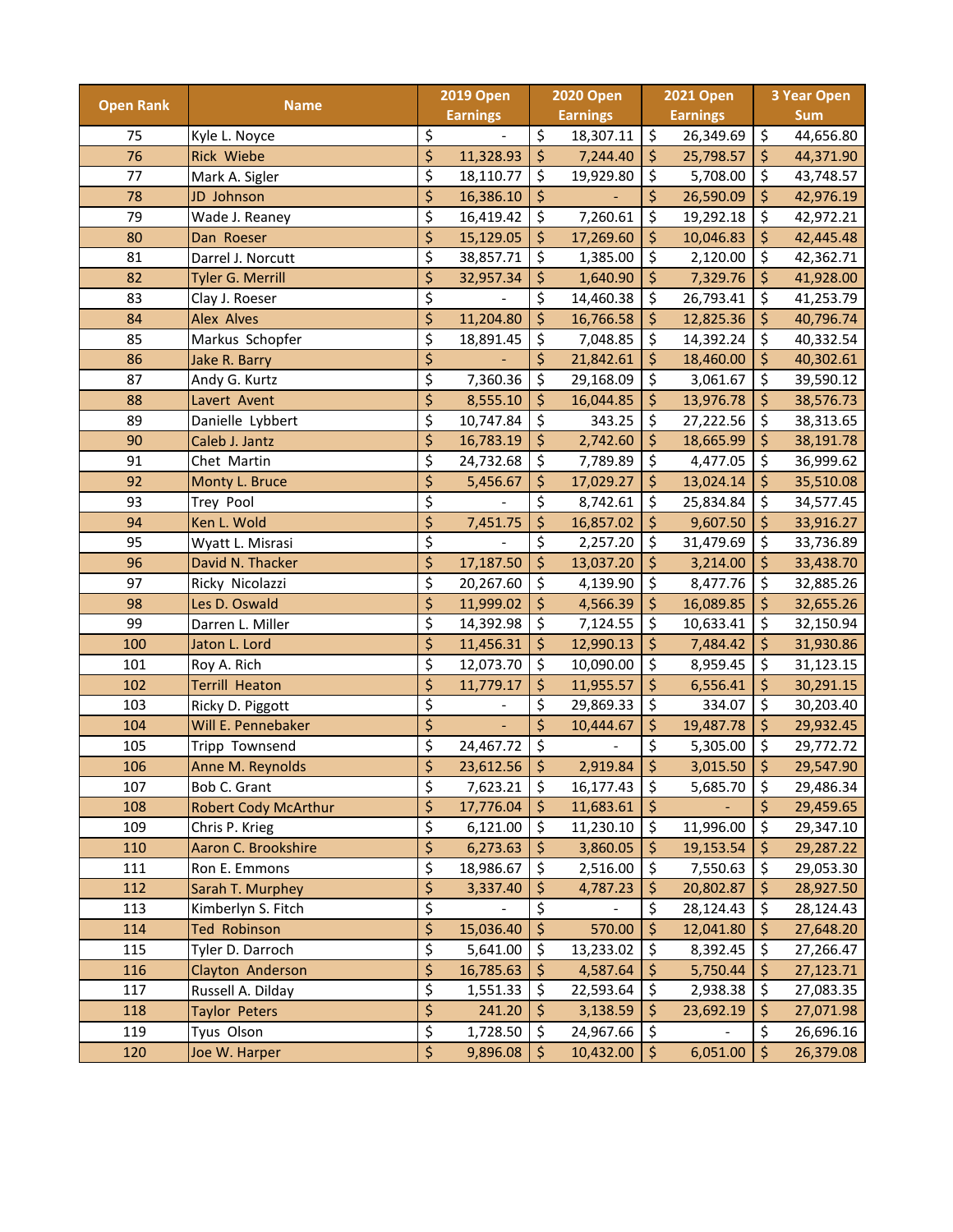| Riders ineligible for LAE Limited Open based on earnings over \$350,000 (see rule 10.4.3): |                                                   |
|--------------------------------------------------------------------------------------------|---------------------------------------------------|
| Anne M. Reynolds                                                                           | \$<br>1,763,062.85                                |
| Bob C. Avila                                                                               | \$<br>1,187,080.48                                |
| <b>Bobby C. Ingersoll</b>                                                                  | $\overline{\xi}$<br>357,295.61                    |
| Brad L. Lund                                                                               | \$<br>460,259.56                                  |
| <b>Brandon C. Buttars</b>                                                                  | $\overline{\xi}$<br>485,168.34                    |
| Cayley R. Wilson                                                                           | $\overline{\xi}$<br>475,531.12                    |
| Dan Roeser                                                                                 | $\overline{\xi}$<br>761,096.19                    |
| Dema M. Paul                                                                               | $\overline{\mathcal{S}}$<br>695,835.60            |
| Doug Williamson                                                                            | $\overline{\xi}$<br>1,423,421.80                  |
| Eric M. Freitas                                                                            | \$<br>358,310.06                                  |
| Greg Ward                                                                                  | $\overline{\boldsymbol{\varsigma}}$<br>429,321.91 |
| Jay Holmes                                                                                 | \$<br>447,316.74                                  |
| Jim W. Spence                                                                              | \$<br>380,201.25                                  |
| Jo Anne Carollo                                                                            | \$<br>536,106.87                                  |
| John Ward                                                                                  | \$<br>1,202,902.53                                |
| Jon Roeser                                                                                 | $\overline{\xi}$<br>1,624,175.03                  |
| Justin E. Lawrence                                                                         | $\overline{\boldsymbol{\varsigma}}$<br>462,637.94 |
| Ken L. Wold                                                                                | \$<br>970,494.34                                  |
| <b>Kevin Stallings</b>                                                                     | $\overline{\xi}$<br>351,829.48                    |
| Laurie Richards                                                                            | \$<br>552,641.96                                  |
| Lyn Anderson                                                                               | $\overline{\boldsymbol{\varsigma}}$<br>955,685.90 |
| R. Mike Miller                                                                             | \$<br>623,983.42                                  |
| Randy J. Paul                                                                              | \$<br>522,165.52                                  |
| Robbie D. Boyce                                                                            | $\overline{\xi}$<br>756,090.50                    |
| Robert Chown                                                                               | $\overline{\xi}$<br>588,319.14                    |
| Ron Ralls                                                                                  | \$<br>1,023,028.01                                |
| Ron E. Emmons                                                                              | $\overline{\boldsymbol{\varsigma}}$<br>872,033.03 |
| Russell A. Dilday                                                                          | \$<br>627,474.18                                  |
| Sandra M. Collier                                                                          | $\overline{\xi}$<br>806,613.19                    |
| Smoky Pritchett                                                                            | $\overline{\xi}$<br>559,804.14                    |
| <b>Ted Robinson</b>                                                                        | $\overline{\xi}$<br>1,938,926.69                  |
| Tucker J. Robinson                                                                         | \$<br>834,785.30                                  |
| Wade J. Reaney                                                                             | $\overline{\boldsymbol{\varsigma}}$<br>508,719.53 |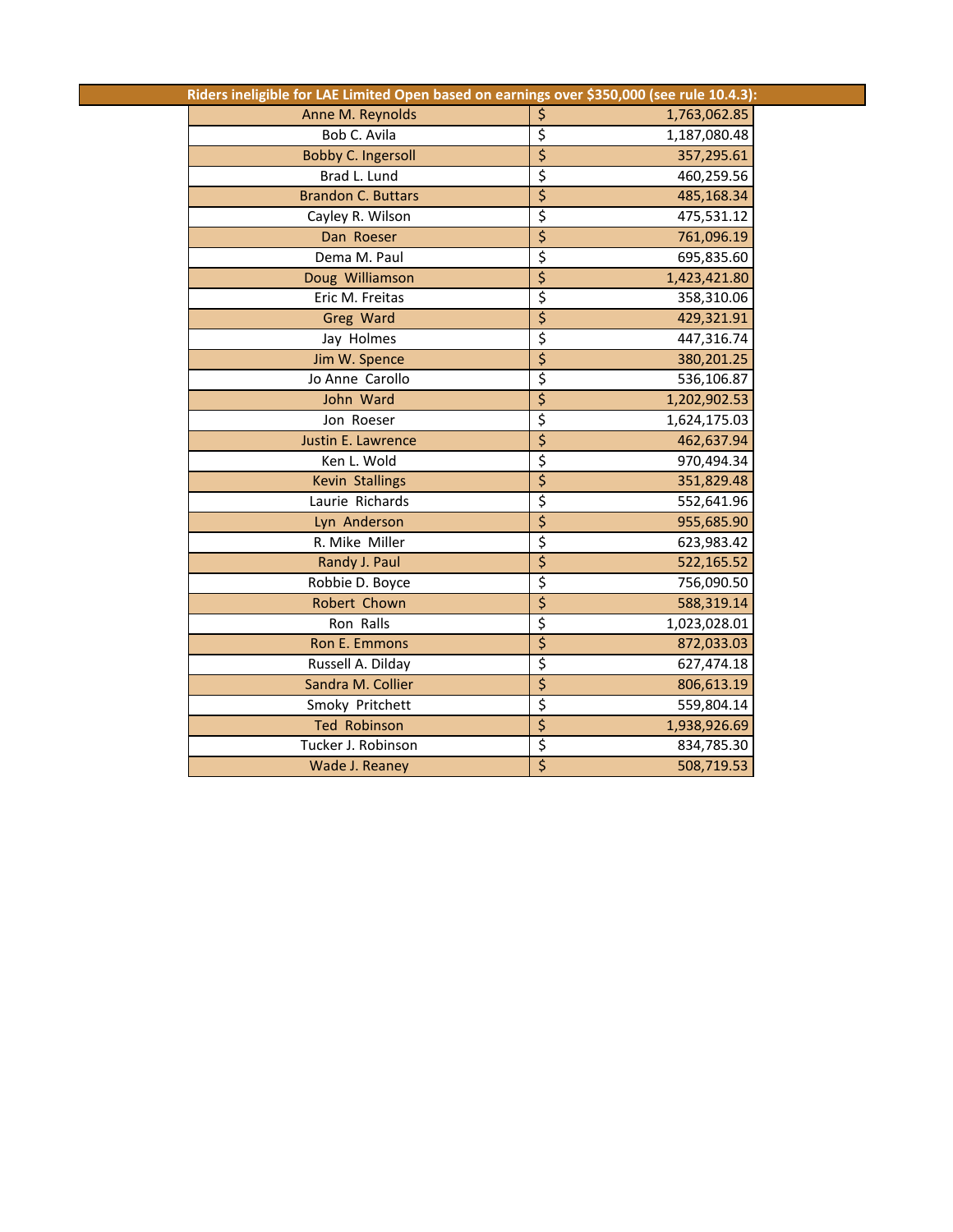

NRCAL Top Riders for Non Pro Eligibility in 2022

**Intermediate Non Pro** - Open to any rider who possesses a current Non Pro card and is not in the top 25 Non Pro rider listing based on the previous three years of Lifetime Earnings.

**Limited Non Pro** - Open to any rider who possesses a current Non Pro card and is not in the top 60 Non Pro rider listing based on the previous three years of Lifetime Earnings. Riders with over \$100,000 in Lifetime Earnings are not eligible to fall back to the Limited Non Pro regardless of their ranking on the top Non Pro rider listing.

| <b>Non Pro Rank</b> | <b>Name</b>                 | 2019 Earnings    |           |                                     | 2020 Earnings |                          | 2021 Earnings |         | <b>3 Year Earnings</b><br><b>Sum</b> |  |
|---------------------|-----------------------------|------------------|-----------|-------------------------------------|---------------|--------------------------|---------------|---------|--------------------------------------|--|
| 1                   | Debbie R. Crafton           | \$               | 80,409.39 | \$                                  | 61,618.61     | $\zeta$                  | 121,830.86    | \$      | 263,858.86                           |  |
| $\overline{2}$      | <b>Abbie Phillips</b>       | $\overline{\xi}$ | 61,640.46 | \$                                  | 6,490.14      | \$                       | 53,774.34     | \$      | 121,904.94                           |  |
| 3                   | Nicole M. Westfall          | \$               | 19,398.54 | \$                                  | 51,775.43     | $\ddot{\varsigma}$       | 20,124.37     | \$      | 91,298.34                            |  |
| 4                   | Parke S. Greeson            | \$               | 34,449.19 | \$                                  | 21,309.24     | \$                       | 31,218.48     | \$      | 86,976.91                            |  |
| 5                   | Myles Brown                 | \$               | 25,037.53 | \$                                  | 25,930.20     | \$                       | 26,406.82     | \$      | 77,374.55                            |  |
| 6                   | <b>Trail Townsend</b>       | \$               | 406.55    | \$                                  | 4,381.89      | \$                       | 72,001.84     | \$      | 76,790.28                            |  |
| 7                   | Toni M. Hagen Heath         | \$               | 33,722.55 | \$                                  | 30,605.80     | \$                       | 9,982.34      | \$      | 74,310.69                            |  |
| 8                   | <b>Cutter W. McLaughlin</b> | \$               | 15,173.50 | \$                                  | 26,147.82     | $\ddot{\varsigma}$       | 30,614.45     | \$      | 71,935.77                            |  |
| 9                   | Katherine G. De Haan        | \$               | 17,689.45 | \$                                  | 30,920.07     | \$                       | 15,890.03     | \$      | 64,499.55                            |  |
| 10                  | Pam A. Myers                | \$               | 3,299.50  | \$                                  | 21,186.92     | \$                       | 37,485.49     | \$      | 61,971.91                            |  |
| $11\,$              | Hope A. Mills               | \$               | 32,933.88 | \$                                  | 13,952.51     | \$                       | 10,215.02     | \$      | 57,101.41                            |  |
| 12                  | Eric M. Freitas             | \$               | 33,930.74 | \$                                  | 13,409.89     | $\zeta$                  | 7,698.95      | \$      | 55,039.58                            |  |
| 13                  | Addison D. Fjelstad         | \$               | 11,764.28 | \$                                  | 12,615.35     | \$                       | 29,920.37     | \$      | 54,300.00                            |  |
| 14                  | Gianna S. Hansen            | \$               | 13,732.69 | \$                                  | 17,644.48     | \$                       | 22,661.63     | \$      | 54,038.80                            |  |
| 15                  | Brent W. Ratliff            | \$               | 32,854.59 | \$                                  | 7,554.76      | \$                       | 11,575.15     | \$      | 51,984.50                            |  |
| 16                  | Julia R. Winders            | \$               | 14,688.88 | \$                                  | 23,142.03     | \$                       | 11,107.91     | \$      | 48,938.82                            |  |
| 17                  | Tylor R. Todd               | \$               | 2,208.37  | \$                                  | 19,516.67     | \$                       | 24,705.10     | \$      | 46,430.14                            |  |
| 18                  | Kenneth J. Schueller        | \$               | 16,269.88 | \$                                  | 12,803.11     | \$                       | 16,024.64     | \$      | 45,097.63                            |  |
| 19                  | Landon Luce                 | \$               |           | \$                                  |               | \$                       | 44,277.58     | \$      | 44,277.58                            |  |
| 20                  | <b>Bret J. Paulick</b>      | $\overline{\xi}$ | 4,345.05  | $\overline{\boldsymbol{\varsigma}}$ | 35,682.25     | $\overline{\mathcal{S}}$ | 3,622.80      | \$      | 43,650.10                            |  |
| 21                  | Emily A. Kent               | \$               | 10,929.07 | \$                                  | 22,008.14     | \$                       | 10,317.17     | \$      | 43,254.38                            |  |
| 22                  | <b>Tammy Jo Hays</b>        | \$               | 6,287.64  | \$                                  | 19,508.82     | $\ddot{\mathsf{S}}$      | 14,640.09     | \$      | 40,436.55                            |  |
| 23                  | Jayson J. Fisher            | \$               | 20,646.71 | \$                                  | 8,170.64      | \$                       | 11,617.18     | \$      | 40,434.53                            |  |
| 24                  | Paris M. Starn              | \$               | 5,751.19  | \$                                  | 17,299.85     | \$                       | 15,679.05     | \$      | 38,730.09                            |  |
| 25                  | Garrell L. Reilly           | \$               | 15,459.72 | \$                                  | 3,552.40      | $\ddot{\varsigma}$       | 18,380.27     | \$      | 37,392.39                            |  |
| 26                  | Terry L. Christiansen       | \$               | 1,837.65  | \$                                  | 25,251.53     | \$                       | 8,395.50      | \$      | 35,484.68                            |  |
| 27                  | Lindsey M. James            | \$               | 11,890.75 | \$                                  | 19,047.33     | \$                       | 3,000.00      | \$      | 33,938.08                            |  |
| 28                  | Karnell L. Perry            | \$               | 11,089.15 | \$                                  | 9,167.47      | \$                       | 12,837.27     | \$      | 33,093.89                            |  |
| 29                  | Kristy Kay Miller           | \$               | 4,228.60  | \$                                  | 6,509.64      | \$                       | 20,845.96     | \$      | 31,584.20                            |  |
| 30                  | Amy D. Bailey               | \$               | 10,244.15 | \$                                  | 10,502.65     | $\ddot{\varsigma}$       | 10,170.00     | \$      | 30,916.80                            |  |
| 31                  | Danielle Quinn              | \$               | 20,163.14 | $\overline{\mathcal{L}}$            | 2,376.50      | $\zeta$                  | 7,901.39      | \$      | 30,441.03                            |  |
| 32                  | <b>Bart F. Holowath</b>     | \$               | 11,079.70 | \$                                  | 11,393.20     | \$                       | 7,495.00      | \$      | 29,967.90                            |  |
| 33                  | Dakota Cox                  | \$               | 6,093.30  | \$                                  | 21,624.93     | -\$                      | 2,084.00      | \$      | 29,802.23                            |  |
| 34                  | Mark W. Parsons             | \$               | 17,618.36 | \$                                  | 6,067.40      | $\zeta$                  | 5,426.50      | $\zeta$ | 29,112.26                            |  |
| 35                  | Carlene J. Meeks            | \$               | 6,398.35  | \$                                  | 10,699.44     | \$                       | 11,551.09     | \$      | 28,648.88                            |  |
| 36                  | <b>Brittany Factor</b>      | \$               |           | \$                                  | 3,013.94      | $\zeta$                  | 25,059.71     | \$      | 28,073.65                            |  |
| 37                  | Tori G. Simons              | \$               | 21,771.21 | \$                                  |               | \$                       | 6,048.85      | \$      | 27,820.06                            |  |
| 38                  | Kathy L. Wilson             | \$               | 10,887.83 | $\overline{\xi}$                    | 6,774.92      | $\frac{1}{2}$            | 9,880.02      | \$      | 27,542.77                            |  |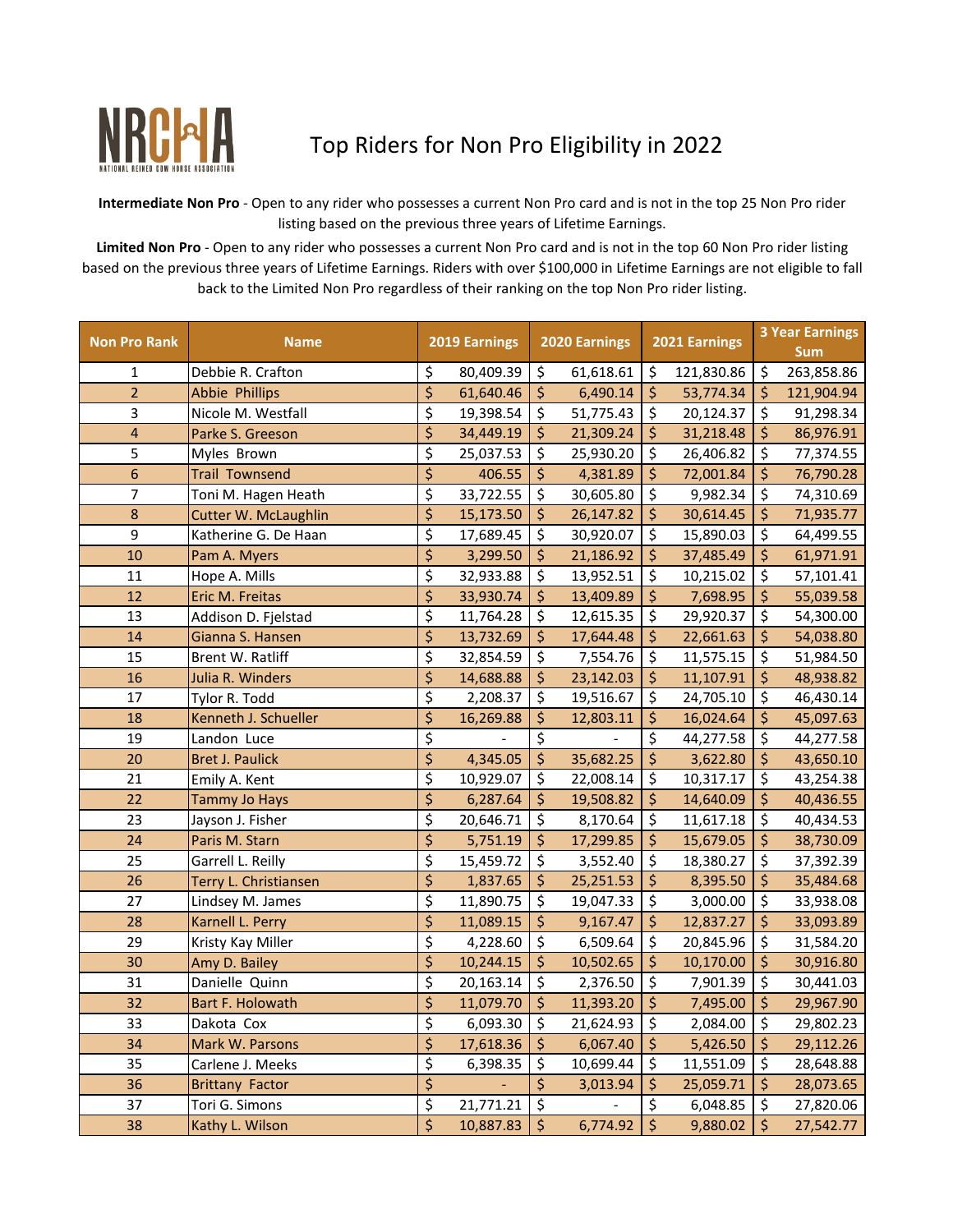| ാറ<br>≺ч<br>ັ | w<br>Schaal<br>Suzon | $\sim$<br>ьд<br>. . | $\sim$<br>20.00 | - 981<br>$\sim$<br>າ າ<br>,,,,,,<br>$\sim$ $\sim$ | $\sim$ $\sim$<br>.<br>- |
|---------------|----------------------|---------------------|-----------------|---------------------------------------------------|-------------------------|
|               |                      |                     |                 |                                                   |                         |